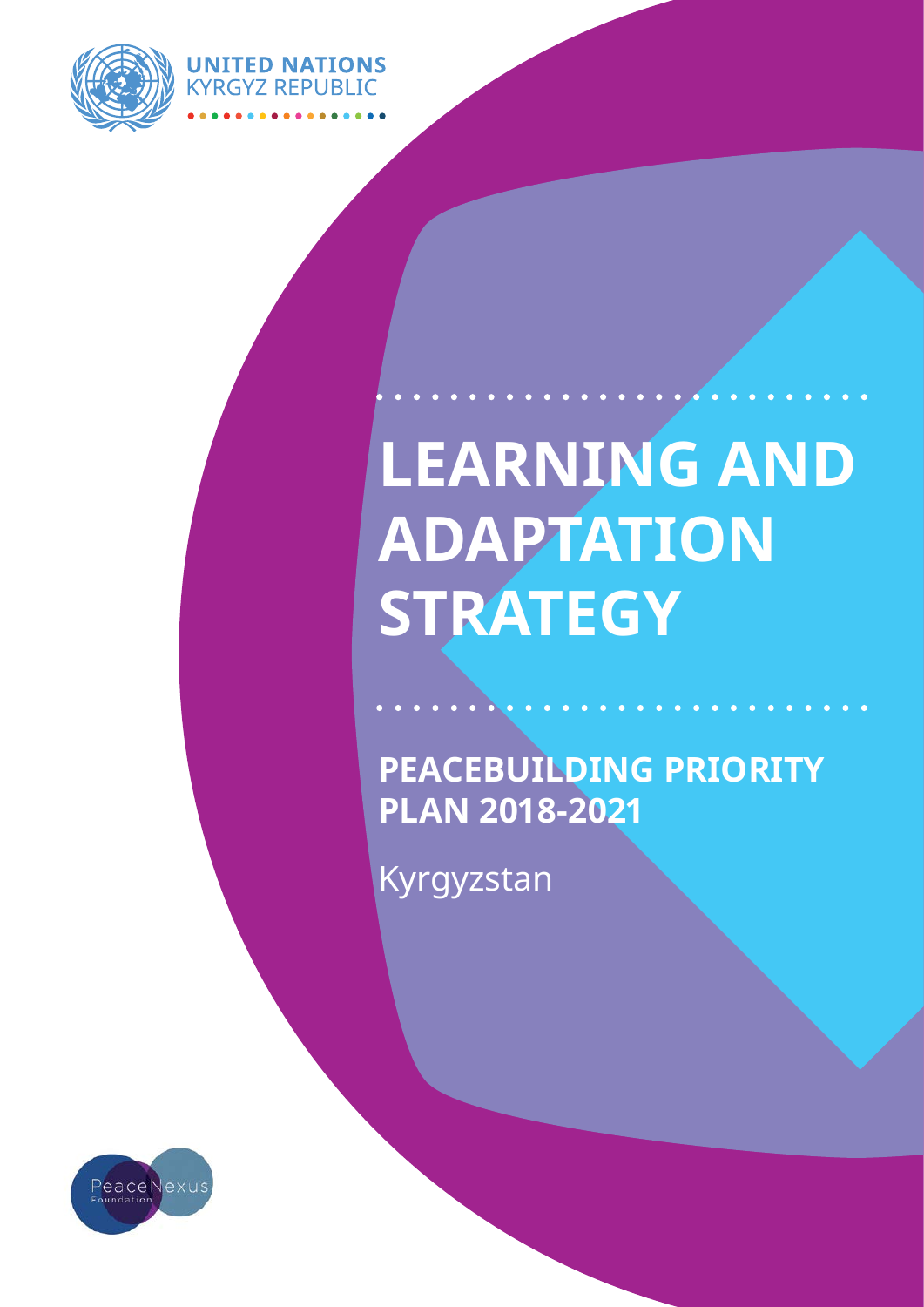## TABLE OF CONTENTS

# **PART I: LEARNING AND ADAPTATION STRATEGY 1 Introduction 6 2 Rationale for a learning and adaptation strategy 6 3 Preparing the ground for learning and adaptation 7 4 Establishing the mechanisms for learning and adaptation 8 5 Conducting learning and adaptation 12**

- 
- 
- 
- 

# 3.1 Context analysis 7 3.2 Conflict sensitivity and risk mitigation 8 3.3 Relative strength of the Theories of Change 8 4.1 Different levels of learning and adaptation 10 4.2 Learning and adaptation at regular intervals 10 4.3 Actors to involve 10 4.4 Integration with existing coordination mechanisms 12 5.1 Main principles of learning and adaptation 12 5.2 Conducting learning and adaptation sessions 13 5.3 Documenting the analysis and adaptations 14

- 
- 
- 
- 
- 

Guiding questions for identifying key risks 17 Main risks identified during February Works Template for Risk Mitigation Strategies - for Template for Risk Monitoring - for entire PPI

**IV. Uncovering assumptions, weak points and relative strength of tocs 23** Guiding questions 23 Template

#### **PART III: TOOLS AND TEMPLATES FOR L**

- 
- 
- 
- **6 Roles and responsibilities 14**

#### **PART II: TOOLS AND TEMPLATES FOR PREPARATORY WORK**

#### **I. Context analysis 16**

Guiding questions for VE Vulnerability & Resi Main drivers of VE identified during February

- A. Guiding questions for reflection, analysis and
- B. Template for recording changes in context 27
- C. Template for recording changes in risk analysis and risk mitigation 28
- D. Template for recording Validity of ToC 29

|                                | 16 |
|--------------------------------|----|
| ilience analysis               | 16 |
| y Workshop                     | 17 |
|                                | 17 |
|                                | 17 |
| ∶hop                           | 18 |
| entire PPP and per Project     | 19 |
| P and per Project              | 20 |
|                                | 21 |
| ject-level ToCs                | 21 |
|                                |    |
|                                | 23 |
|                                | 23 |
|                                | 24 |
|                                |    |
| <b>LEARNING AND ADAPTATION</b> |    |
| d adaptation                   | 25 |
|                                |    |

| u uuuptutivii           |    |
|-------------------------|----|
|                         | 27 |
| sis and risk mitigation | 28 |
|                         |    |

### **II. Risk monitoring and risk mitigation 17**

### **III. Clarifying ToCs 21**

Tentative formulations of outcome and proj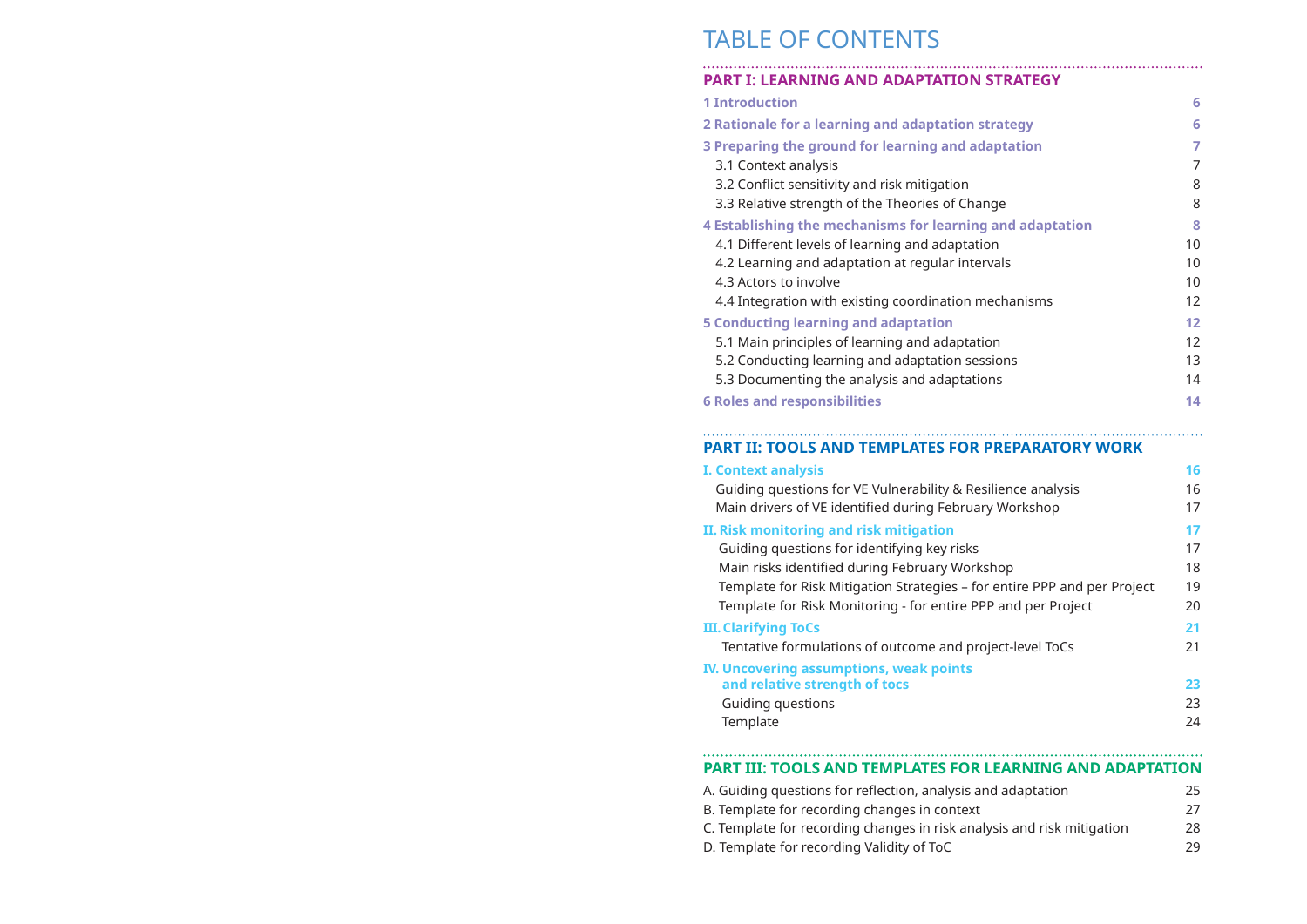

## PART I: LEARNING AND ADAPTATION **STRATEGY**

#### **1. INTRODUCTION**

The UN's 2017-2020 Peacebuilding Priority Plan the agreement to develop a Learning and (PPP) for Kyrgyzstan consists of three projects which aim to deal with challenges arising from religious radicalization and violent extremism, and was approved by the UN Peacebuilding Fund in December 2017 for implementation by six UN agencies, namely UNDP, UNICEF, UNFPA, UNODC, OHCHR and UN Women. As the first comprehensive program to address violent extremism (VE) in Kyrgyzstan it is important that the program is as effective as it can be, and learns from international and local experiences with PVE programming. Furthermore, it is essential that the program is able to carefully consider the program's impact on the broader conflict context, and able to learn from experience and adapt programme implementation to this learning. Learning and adaptation are particularly challenging since the program is to be implemented by a consortium where different UN agencies and partners are implementing different parts of the program.

In February 2018 a Conflict Sensitivity and Effectiveness of PVE programming workshop was held in Bishkek, which led to

Adaptation Strategy, as an integral component of programme implementation. This Strategy presents the main rationale of the Learning and Adaptation Strategy, the ground work that is necessary for learning and adaptation to be conducted on-going basis, the mechanisms that will be established, the process of learning and adaptation, and the responsibilities for ensuring effective learning and adaptation takes place. The Strategy itself is followed by a Part II that presents tools and templates for the preparatory work, and a Part III that presents tools and templates for the on-going process of learning and adaptation.

The Learning and Adaptation Strategy aims to be a practical and easy-to-use guidance note for conducting effective learning and adaptation, tailored to the specific design and implementation modalities of the PPP of Kyrgyzstan. It draws heavily on the UNDP – International Alert toolkit for improving the impact of preventing violent extremism programming, which all readers of this guidance note are encouraged to use as a key reference.

## **2 RATIONALE FOR A LEARNING AND ADAPTATION STRATEGY**

There are three main reasons why it is essential to have a strong learning and adaptation strategy for the PPP in Kyrgyzstan:

- **●** Relatively weak evidence for certain ToCs
- **●** High interaction with context need to be adaptive
- **●** Adaptive programming requires a systematic mechanism of reflection & learning as a basis for accountability and enhancing programme effectiveness

Firstly, as discussed above, this is the first comprehensive program to address violent extremism in Kyrgyzstan. Although there is considerable peacebuilding experience to build on, the focus on preventing violent extremism brings about particular challenges for which ready-made solutions are hard to find. Also globally, governments, civil society organisations and international organisation are still searching for answers on how best to engage in PVE, trying to determine what works and what doesn't, and how to measure results.

As a result, the theories of change underpinning many of the activities that are currently implemented under the banner of PVE (be it PVE-relevant or specific) are still based on relatively weak evidence. As standards for M&E of PVE-related activities are still being developed and tested (PUT FOOTNOTE), it is also not very easy to determine the effectiveness of PVE-related activities. This, therefore, requires a significant investment in assessing the validity of these theories of change in a systematic manner.

Secondly, all activities to prevent violent extremism need to be highly contextualised. Due to the high specificity of drivers of violent extremism, even within geographic locations, activities need to be closely adapted to the local situation. Furthermore, the context may change over time, with implications for project implementation. Although some of the more structural factors are unlikely to change fast, the enabling factors may, for instance when a new channel of extremist propaganda comes online, or protests against government authorities start to get organised. The project implementation needs to be able to adjust quickly to such changing circumstances. This is particularly relevant considering the highly sensitive nature of PVE.

Thirdly, PVE programming requires a more flexible and adaptive type of programming, where a continuous adaptation to changing circumstances or progressive insight is necessary. This needs to be accompanied by a systematic process of learning and

adaptation, which serves as an additional basis of accountability, as it provides a systematic justification of why project implementation may deviate from what was initially planned. PBF is a flexible donor, but will still require a record of what, why and how.

#### **3 PREPARING THE GROUND FOR LEARNING AND ADAPTATION**

In essence, learning and adaptation is about ensuring conflict sensitivity and enhancing the effectiveness of programming.

Learning and adaptation centres on four main questions:

- **1)** What are the key changes in the context and does the project need to adapt itself to these?
- **2)** What are the main risks for unintended consequences and are our risk mitigation strategies still valid?
- **3)** How solid is our evidence for the validity of our theories of change, how can we strengthen the evidence and verify our assumptions?
- **4)** In light of our progressive insight into above mentioned three questions, do we need to adjust anything in the project?

Regular reflection, analysis and decisionmaking is necessary on these four dimensions. In order to reflect on these on a regular basis, a degree of preparatory work is necessary .

#### **3.1 Context analysis**

A context analysis for PVE programming will include both the overall conflict related analyses of Kyrgyzstan – that helps to gain an understanding of root causes, proximate causes and potential triggers of conflict – as well as a more VE-specific context analysis that looks at the specific vulnerabilities and resilience for VE.

During the process of learning and adaptation, there will be a continuous focus on whether important changes in the context occur on which the project may have a particular impact, or that may have an impact on the project. In order to do this effectively, there needs to be a solid understanding of the context ex-ante. This is therefore part of the preparatory work.

Guiding questions for the analysis of vulnerabilities and resilience are provided in annex I.



**Conflict sensitivity refers to the ability of an organisation to understand the context in which it is operating, and the interactions between its interventions and the context; it then requires an ability to act upon this understanding to avoid negative impacts.** 

**A conflict-sensitive lens allows a programme to continue its intervention, con dent that it is not having adverse effects on the context.** 

**Using a conflict-sensitive lens leads to better development results and increased effectiveness.** 

*Source: United Nations Development Group, Conducting
a conflict and development analysis, 2016,. Drawn from IA-UNDP toolkit.* 

#### **Preparatory tasks to be conducted**

- 1. Conflict related analyses & Distilling key Risks for Doing Harm
- a) Identify and share key conflict analysis studies
- b) Analyse the extent to which these conflict analyses are still valid and update if necessary
- 2. VE-specific context analysis

- a) Country-wide analysis of vulnerabilities and resilience to VE
- b) Strengthen analysis of issues of high relevance to PVE projects, if necessary
- c) Localized analysis of vulnerabilities and resilience to VE (in project areas)
- **Outputs**
- 1. Conflict analyses validated by the L&A team
- 2. Overview of main factors driving VE in the Kyrgyz context documented

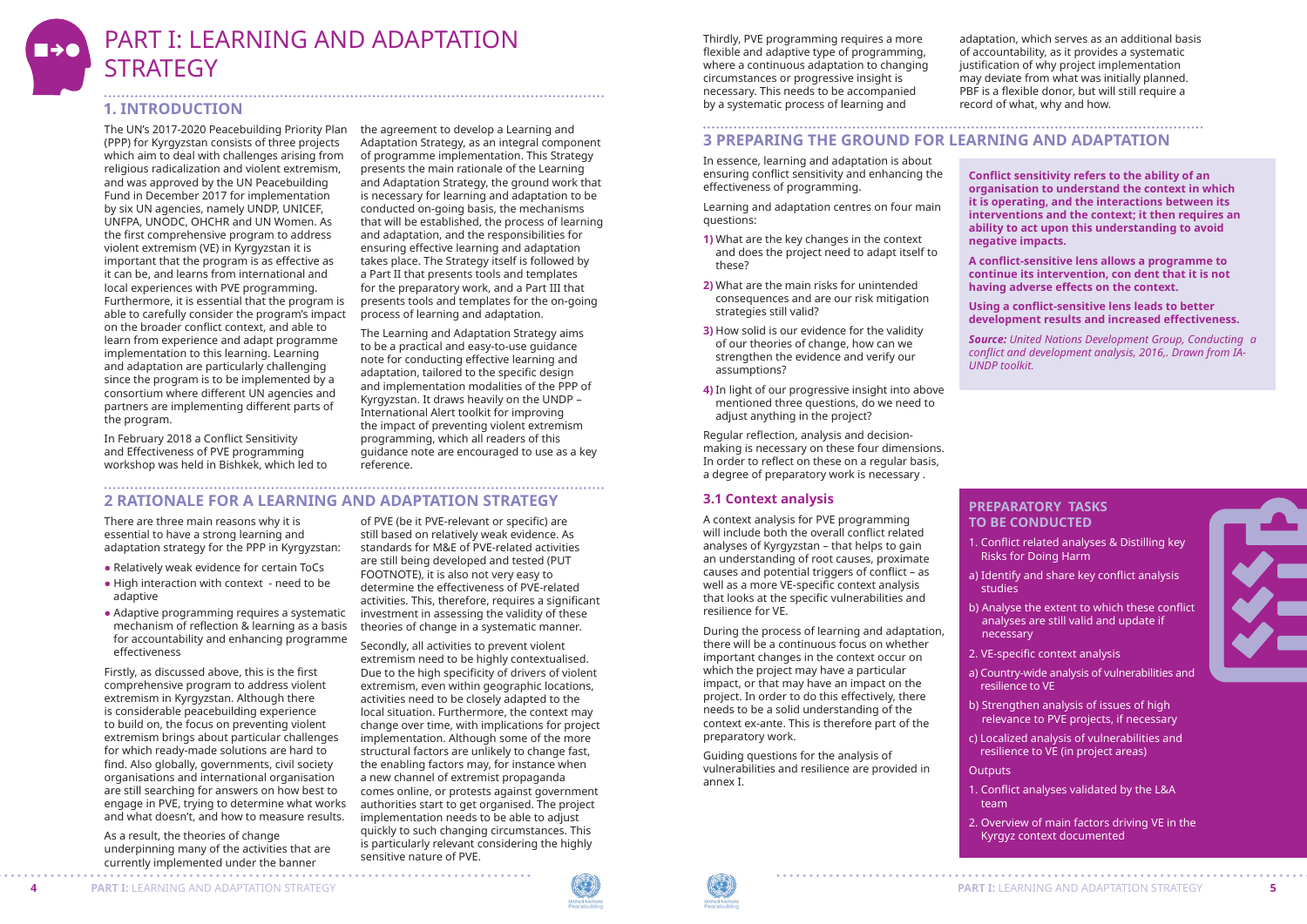#### **3.2 Conflict sensitivity and risk mitigation**

To be conflict sensitive, one must have a strong understanding of the context in which it is operating, as well as how the project interventions may interact with this context, and how these could potentially do harm. Such negative unintended consequences can take the shape of increased risk of conflict or heightened tensions in society, for instance by exacerbating existing grievances. Not all unintended consequences increase the risk of conflict however, there are also other types of unintended consequences, such as increasing the degree of political polarization or unwillingly legitimizing repressive state policies and practice.

Risks can be categorized as:

**● Strategic level risks:** potential unintended consequences of the program and projects related to their broader (political economy) context

#### **● Operational level risks:** potential

unintended consequences related to the design and implementation of the projects

The strategic and operational level risks that were already identified during the Workshop are described in Annex #. To be clear, these are very different from programme implementation risks, which are the types of risks that are often described in log-frames, and are primarily intended to cover one's back when implementation targets or deadlines are not met (.e.g. lack of political will, deterioration in security, etc.)

The key question here is the solidity of the evidence underpinning our Theories of Change, and how this evidence can be strengthened.

During project implementation, there needs to be a close eye on these strategic and operational risks for unintended consequences, which is an essential component of the learning and adaptation process. In order to do this effectively, there needs to be a solid understanding of these risks ex-ante. When the main risks are known, risk mitigation strategies can be devised to minimize the potential negative impact. This is therefore part of the preparatory work.

#### **Preparatory tasks to be conducted**

- 1. Distilling key risks for unintended consequences
- a) Identifying and agreeing on the key risks for unintended consequences from the context analysis
- b) Review and update risks identified at the Workshop together with partners
- 2. Develop risk mitigation strategies
- a) Develop risk mitigation strategies (per outcome area)
- b) Incorporate these risk mitigation strategies in the Project Implementation Plan

#### 3. Develop a risk monitoring strategy

- a) Identify the information needed to determine whether a risk is playing out
- b) Identify ways to collect this information, formally and informally

#### **Output**

- 1. Short overview of main risks and risk mitigation strategies
- 2. Risk monitoring matrix (a potential template is provided in annex #)

#### **3.3 Relative strength of the Theories of Change**

It is important to clearly define these ToCs, as they provide the foundation upon which to judge their plausibility and validity. The project prodocs do have an outcome level Theory of Change defined, but this is not yet the case at the output level.

In order to assess the validity of a Theory of Change, it needs to be clear what exactly is desired to be achieved. This desired result

often goes beyond the very immediate result of the project activity, but relates to a behavourial change that is required. For instance, once certain skills are being transferred to security staff, one would also expect their behaviour to change accordingly, not simply for them to pass a test on the skills delivered.

This clearer articulation is essential preparatory work for two main reasons:

**1)** it provides clarity on what is aimed to be achieved, which helps to identify the right indicators, which can further strengthen the M&E framework

**2)** it helps to think through on what assumptions this ToC is based, and what some of the weaknesses are the ToC may suffer from.

As a further preparatory step, the assumptions and the weak points of the Theory of Change will be surfaced. This will help determining what additional testing (additional data collection, surveys, or even tailored research will be necessary to strengthen the validity of the ToC. See box # for an example of assumptions and weak points in a ToC.

Some guiding questions for identifying assumptions and weak points in the ToC are provided in annex #.

The different ToCs will further be assessed for their relative strength. Those that are acknowledged as having the weakest assumptions or the weakest evidence base may require an additional strategy to strengthen its evidence base, and will receive additional attention in the learning and adaptation sessions.



#### **Preparatory tasks to be conducted**

1. Review and refine the outcome and output-level ToCs (Annex IV provides some suggestions for possible formulations of the operational level ToCs)

2. Surface their assumptions and weak points and assess their relative strength (Guiding questions and a suggested template are provided in annex #)

3. Develop a strategy for strengthening the evidence for these ToCs (what data to collect, what surveys to do) and incorporate this into M&E plan

4. Identify the weakest ToCs and develop a strategy to strengthen the evidence base

**Outputs** 

1. Refined and agreed upon ToCs at outcome and output-level, including additions to the M&E plan

2. Overview of assumptions, weak spots and relative strength of ToCs



#### **Example of assumptions and weak points in a ToC**

**If** we build capacity of local authority actors to conduct outreach with local CSOs and communities in areas affected by VE, then local authorities have better, more contextualised understanding of the VE problem (and how it impacts men and women differently) within their municipality and develop more targeted and effective solutions to address VE. If we build capacity of local authority actors to conduct outreach with local CSOs and communities in areas affected by VE, then CSOs and communities in areas affected by VE have the opportunity to engage in and inform local PVE actions and if local authorities, CSOs and communities are jointly involved in planning and delivery of these projects, then trust will be built between local state and non-state actors with an interest in PVE.

**Assumptions:** There is sufficient local authority will, capacity and power to lead on PVE-related issues; decentralisation process provides an opportunity to engage local actors more fully and there is an environment of increased political will. CSOs and communities are willing to work with local authorities.

**Weak points:** Local authorities lack will and capacity or have no power vis-à-vis central state. This plays into 'promises unkept', reducing trust and damaging relationships. That initial trust is so low that it is not possible to conduct effective outreach (so trust-building required). That only a small, non- representative number of CSOs, etc. are consulted, or that consultations are 'window

dressing'.

*Source: Slighlty adapted from UNDP-IA toolkit*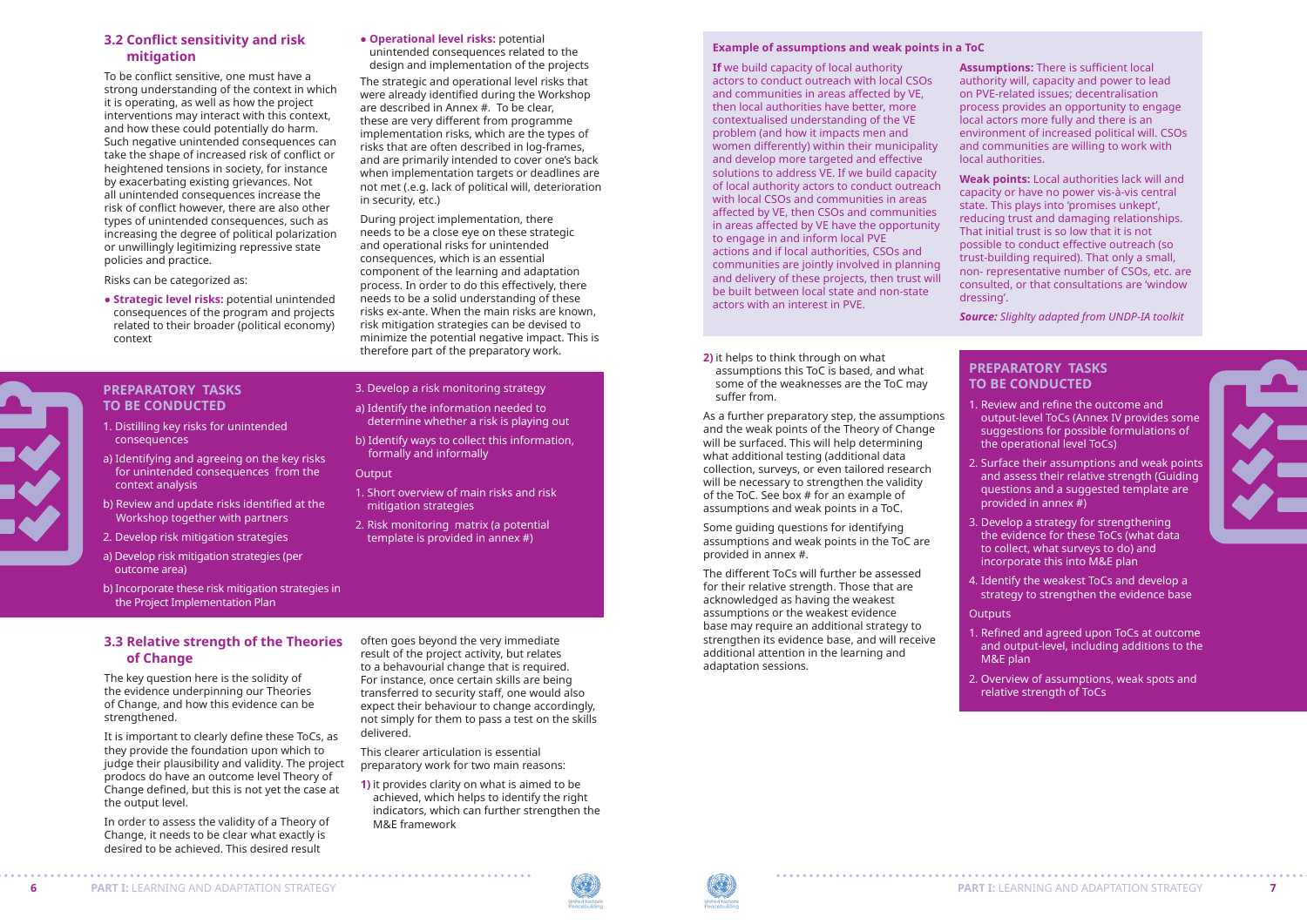## **4. ESTABLISHING THE MECHANISMS FOR LEARNING AND ADAPTATION**

#### **4.1 Different levels of learning and adaptation**

Learning and adaptation will be conducted at different levels:

- **●** at strategic, overarching level of Peacebuilding Priority Plan (3 Outcome projects)
- **●** at operational level

Depending on the level, the adaptations to be made will be of a different nature, as the graph below shows:

For learning and adaptation both levels are important, as important issues that may effect the conflict sensitivity and programme effectiveness can arise at both these levels. Learning and adaptation at both levels will therefore influence each other.

Generally however, it is expected that risks for unintended consequences are more likely to occur 'where the rubber hits the road', so at project implementation level. The reflections, analysis and suggested adaptations at the project implementation level will therefore serve as the key input to the learning and adaptation sessions at strategic level.

#### **4.2 Learning and adaptation at regular intervals**

Learning and Adaptation sessions will be held at regular intervals.

| Strategic level:                            | Interval                                          |
|---------------------------------------------|---------------------------------------------------|
| PPP level:                                  | every 6 months at the Joint Steering<br>Committee |
| Development partners coordination meeting:  | Every 3 months                                    |
| Implementation level:                       | Interval                                          |
| All three Outcome projects jointly          | Every 2 months                                    |
| Per Outcome project                         | Every month                                       |
| Agency specific project level               | Every month                                       |
| If applicable; per geographical target area | Every 2 months                                    |

The timing of these sessions will be organized in such a way that the main findings from one session will feed into the session at a higher level.



**●** Data to be collected

The main findings of the internal strategic learning and adaptation sessions will be shared with the government partners. The government partners will be invited to further reflect on these findings, and – if necessary – give their approval for the proposed adaptations or propose alternative ways to

Please note that government partners may also be involved at the project implementation level, as they are often deeply involved in actual project implementation.

#### **Implementation level:**

At the project implementation level, learning and reflection will take place for:

- **●** Three Outcome projects jointly
- **●** per Outcome project
- **●** per Agency together with implementing partners
- **●** if applicable; per geographical target area
- 
- **●** Government partners
- address the main issues brought to them.

For all three Outcome projects jointly, the key actors to include are:

- **●** Senior project staff of all three Outcome projects
- **●** Other project staff
- **●** Government partners
- **●** Implementing partners
- **●** Other Outcome working group members

Per Outcome project, the key actors to include

are:

- **●** Senior project staff
- **●** Other project staff
- **●** Implementing Partners
- **●** Other Outcome working group members

Per Agency, the key actors to include are:

- **●** Head of Agency or Senior management member
- **●** Senior Project staff
- **●** Other project staff
- **●** Implementing partners
- Per geographical area, the key actors to include are:
- **●** Project staff (UN and Implementing partners)
- **●** Government partners if relevant and appropriate
- **●** Community representatives if relevant and appropriate

For each situation, conflict sensitivity will be the lens through which to look when inviting actors, as there may be security, political or social risks involved. The Do No Harm principle will apply here.

#### lination mechanism to link to

meeting

neeting

ome Working Group meeting

lopment partners coordination meeting, organized or the one organized by State mission on religious affairs

- Ilar coordination meetings
- Ilar Outcome Working Group meeting
- ome coordination meetings
- Programme meeting
- team coordination meetings

#### **4.3 Actors to involve**

At the different levels different actors will be involved:

#### **Strategic level:**

At the strategic level, there will be internal learning and adaptation sessions, as well as sessions involving the government partners.

**The key actors for internal learning and adaptation are:** 

- **●** The Resident Coordinator
- **●** The Heads of UN Agencies
- **●** Senior project staff of the 3 projects under the PPP
- **●** Implementing partners

#### **4.4 Integration with existing coordination mechanisms**

To the highest extent possible, the learning and adaptation sessions will be integrated into existing coordination mechanisms. The last session of any given coordination meeting will be devoted to learning and adaptation. These are:

| Strategic level:                                  | Interval                           | Coordir                       |
|---------------------------------------------------|------------------------------------|-------------------------------|
| PPP level- internal session                       | Every 6 months                     | UNCT <sub>m</sub>             |
| PPP level – session with<br>government partners   | Every 6 months<br>Every 2/3 months | JSC mee<br>Outcom             |
| PPP level – session with<br>development partners  | Every 3 months                     | Develop<br>self-org<br>Commis |
| <b>Implementation level:</b>                      |                                    | Interval                      |
| All three Outcome<br>projects jointly             | Every 2 months                     | Regular<br>Regular            |
| Per Outcome project                               | Every month                        | Outcom                        |
| Per Agency together with<br>implementing partners | Every month                        | Staff/Pr                      |
| If applicable; per<br>geographical target area    | Every 2 months                     | Field tea                     |



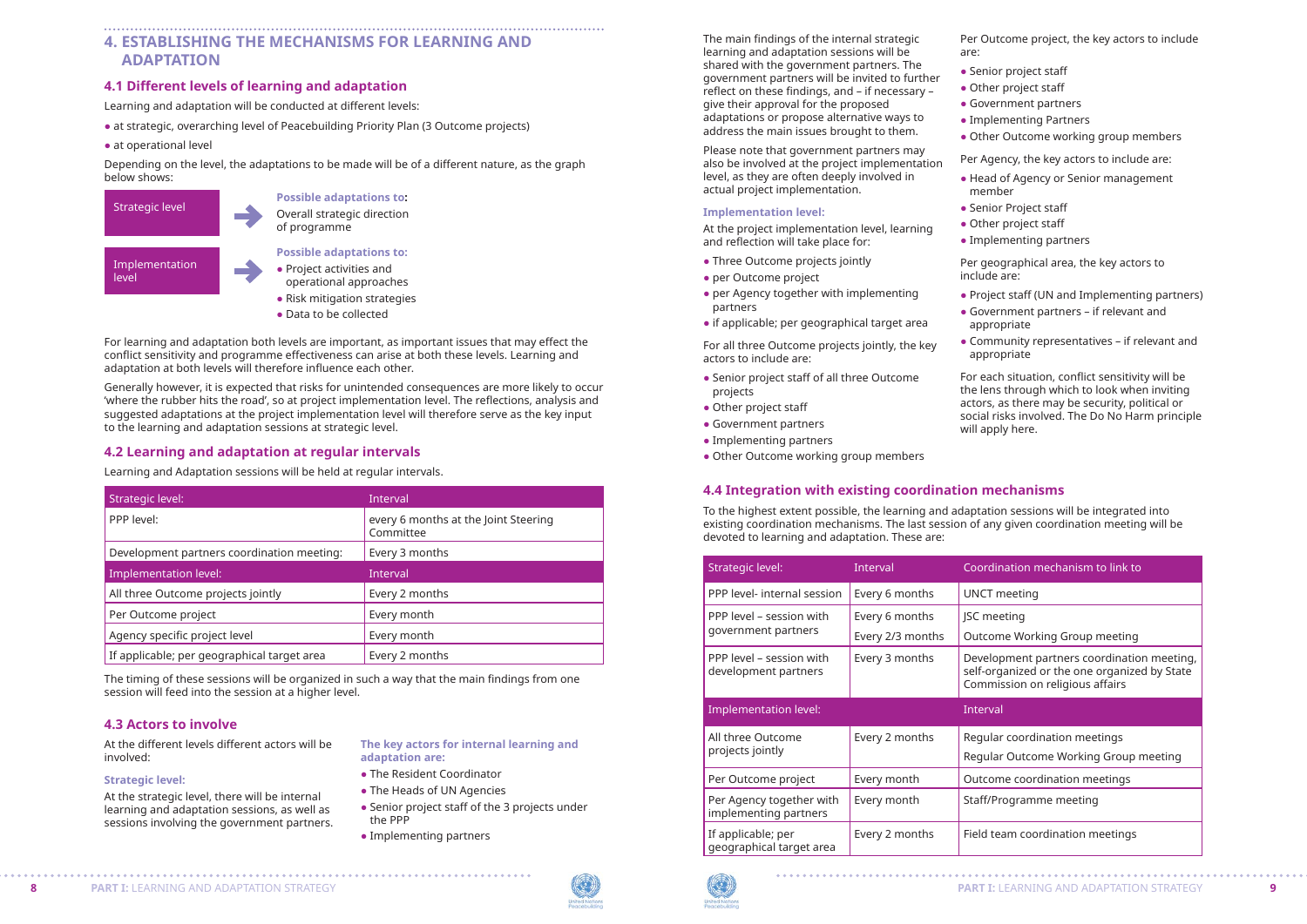#### **5 CONDUCTING LEARNING AND ADAPTATION**

On-going learning and adaptation has a phase of joint reflection, a phase of analysis of the implications of this analysis, and finally a phase of making the necessary adaptations to the project and documenting these.

 $\mathbb{R}^n$ 

#### **5.1 Main principles of learning and adaptation**

This reflection, analysis and adaptation will be done:

- **●** on a regular basis
- **●** jointly with the project staff, the implementing partners, and where possible and relevant other stakeholders, including beneficiaries.
- **●** as participatory and consultative as possible
- **●** as much as possible based on evidence but also allowing for the 'intuitive'

#### **5.2 Conducting learning and adaptation sessions**

On a regular basis, joint reflection, analysis and adaptation sessions will be held. These sessions will builds further on the preparatory work that has been done, in relation to:

- **●** context and conflict analysis
- **●** risk analysis and risk mitigation strategies
- **●** validity of ToC

The guiding questions for these learning and adaptation sessions are relatively simple and open-ended questions, such as described in the box on page 11. These are deliberately kept simple, as they allow for more open discussion and reflection. They are also deliberately kept the same for the strategic and operational level, as the content may differ but not the overall logic.

The analysis will – where possible - be built solidly on the data that was collected in the period preceding the learning and adaptation session. However, also more intuitive 'hunch' that the information collected does not provide all the necessary insight, will be encouraged to be shared and reflected upon, as this may need to new insights that may require further testing.

#### **5.3 Documenting the analysis and adaptations**

During the learning and adaptation session, the discussions can be quite open-ended and free flowing. However, at the end of the session the main conclusions will be captured and documented in a systematic manner, for instance in an Learning and Adaptation matrix. The filled matrix, and the minutes of the meeting, will serve:

- **●** to show that effective learning and adaptation takes place
- **●** to provide a paper trail and justification for adaptations that are made to the project
- **●** as input into the validation workshop in March 2019, a mid-term evaluation and final evaluation

Part III provides the template for recording the analysis and adaptations.

#### **Guiding questions for refle ction, analysis and adaptation**

#### Context

#### **Identification of key changes:**

- What, if any, are important changes in the broader conflict context? How significant are these changes?
- What, if any, are important changes in the VE-specific context analysis? How significant are these changes?

#### **Analysis:**

• Potential effect of Project on Context: What (positive or negative) effects can our • Potential effect of context on project: How are these changes in the context likely

• Do we need to adjust our on-going or planned activities?<br>• What adaptations can we already implement ourselves? What recommendations

- on-going or planned project activities have on these changes in the context?
- to affect our on-going or planned project activities?

#### **Adaptation:**

 $\bullet\rightarrow\blacksquare$ 

 $\bullet\rightarrow\blacksquare$ 

- 
- do we need to bring to the higher level of decision-making?

#### **Risk monitoring**

- Key risks for negative unintended consequences:<br>• What were the key risks identified?<br>• Have we detected any new key risks that we had not identified ex-ante?
- 
- 

#### **Analysis:**

- Does the information we collected provide evidence or indications for unintended consequences?
- Do we have any sense that unintended consequences are taking place, but not for this 'hunch'?
- In light of the above, are our mitigation strategies sufficient and still valid?

captured by the information collected? What, anecdotal or hard, evidence exists

#### **Adaptation:**

- Do we need to adapt our mitigation strategies?
- 
- 
- Do we need to start collecting different information?<br>• Do we need to make changes to the way we implement the project?<br>• What adaptations can we already implement ourselves? What recommendations do we need to bring to the higher level of decision-making?

#### **Validity of To C s**

- Selection of weakest ToCs:
- 
- What were the main ToCs identified as being weak? What were their main assumptions and weak points?
- Analysis: What information have we collected in relation to these ToCs?
- To what extent does this validate or falsify our ToCs

#### **Adaptation:**

- 
- Do we need to start collecting different information? Do we need to make changes to the way we implement the project? What changes can we already implement ourselves? What recommendations do
- we need to bring to the higher level of decision-making?



 $\bullet\rightarrow\blacksquare$ 



Is our risk assessment still valid and are our risk mitigation strategies effective?

What does our progressive insight tell us about the validity of our ToCs?

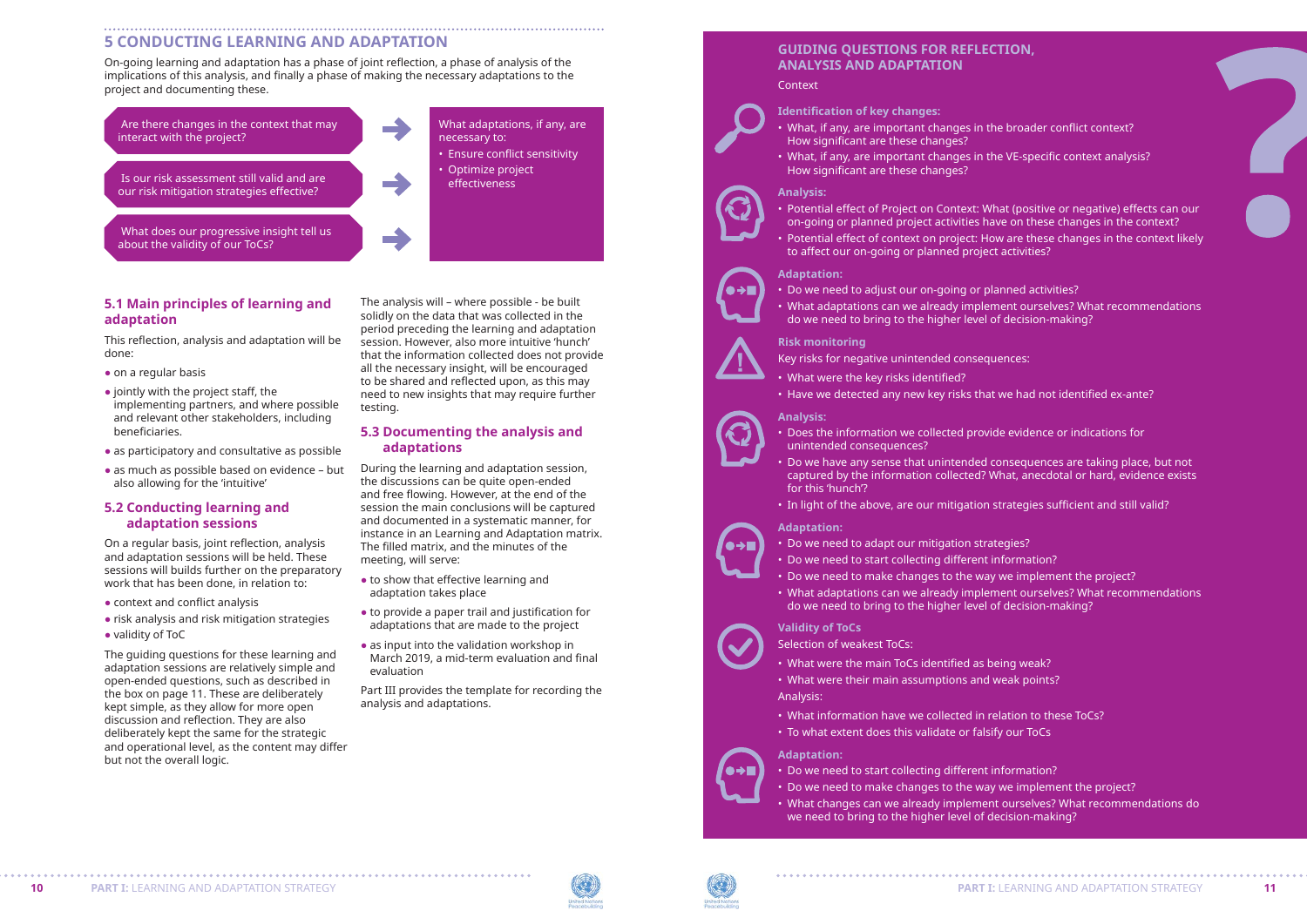#### **6 Roles and responsibilities**

The main responsibility for learning and adaptation lies with the project managers themselves, as they are the ones that need to ensure the right information is collected, their 'antennas' are continuously scanning the environment for possible unintended consequences, and are critically reflecting on the impact of their activities on a daily basis. Learning and adaptation is a daily practice, not something that happens only when formal learning and adaptation sessions are held.

The formal responsibility for learning and adaptation is placed in a Learning and Adaptation Team. The Learning and Adaptation team will:

#### **Ensure the preparatory work gets done, through:**

- **●** Collecting documents, conducting analysis, and making recommendations to outcome teams (e.g. for clarifying ToCs)
- **●** Encouraging outcome teams to conduct their part of the preparatory work and hold them accountable

#### **Organising the learning and adaptation sessions, through:**

- **●** Organising learning and adaptation sessions or assigning project staff to do so (inviting actors, preparing agenda)
- **●** Facilitating the learning and adaptation sessions, or mandating and equipping staff with the skills to do so

#### **Ensuring the correct flow of information:**

**●** Between the levels of learning and adaptation

- **●** Ensuring proper file management
- **●** Provide summaries of learning and adaptation, when necessary

#### **Prepare for Learning and Adaptation Evaluability / Validation workshop**

- **●** Liaise with PBF and PeaceNexus on the ToR for the Learning and Adaptation Evaluability workshop
- **●** Prepare documentation for the Learning and Adaptation workshop
- **●** Conduct analysis on data collected as part of learning and adaptation, to present to the Learning and Adaptation workshop

The Learning and Adaptation team will be chaired by the PBF Secretariat.

# PART II: TOOLS AND TEMPLATES FOR PREPARATORY WORK

The following section provides tools and templates for the preparatory work. These tools and templates can be adjusted over time, to make them better fit for purpose.

## **I. CONTEXT ANALYSIS**

#### **Guiding questions for VE Vulnerability & Resilience analysis**

Useful guiding questions can be found in the IA-UNDP toolkit, partially represented in the table below (page 41).

| <b>Vulnerability factors</b>                                                                                                                                                                                                                                                                                                                                     | Resilier                                                                                                           |
|------------------------------------------------------------------------------------------------------------------------------------------------------------------------------------------------------------------------------------------------------------------------------------------------------------------------------------------------------------------|--------------------------------------------------------------------------------------------------------------------|
| Structural/institutional                                                                                                                                                                                                                                                                                                                                         |                                                                                                                    |
| What are the root/structural causes of VE?<br>What is the role of institutions in VE?                                                                                                                                                                                                                                                                            | What s<br>can hel<br>How ar                                                                                        |
| What is the state capacity and willingness<br>to engage marginalised groups in decision-<br>making?                                                                                                                                                                                                                                                              | To wha<br>proces:<br>of a div                                                                                      |
| How do these underlying causes and factors of VE in<br>of different groups (men, women, boys, girls, those y<br>nationalities, ethnic, religious )?                                                                                                                                                                                                              |                                                                                                                    |
| What are the other institutional/structural factors r<br>the broader context that interact v/ith the VE factor                                                                                                                                                                                                                                                   |                                                                                                                    |
| <b>Social</b>                                                                                                                                                                                                                                                                                                                                                    |                                                                                                                    |
| What social factors exacerbate vulnerability?<br>What tensions/conflicts exist between groups?<br>Are specific groups stigmatised?<br>Do specific groups feel a sense of injustice?<br>How is armed violence perceived within<br>communities?<br>What are attitudes towards gender-based<br>violence?<br>What are attitudes towards values such as<br>diversity? | What a<br>resilien<br>What a<br>conflict<br>How str<br>How in<br>How str<br>armed<br>How str<br>Do peo<br>resolvir |
| How do these factors differ amongst different groop<br>and gender minorities, different nationalities)?                                                                                                                                                                                                                                                          |                                                                                                                    |

**How do these factors differ amongst different groops (men, women, boys, girls, sexual** 

individual factors are important in ntion?

#### **How do individual perceptividus in the identity in the social/economic and other identity**

#### Individual

| How do individual perceptions vary based on gende<br>factors?                                          |        |
|--------------------------------------------------------------------------------------------------------|--------|
| How do broader issues around marginalisation,<br>stigmatisation, etc. play out at an individual level? |        |
| What psychological factors are important in VE?                                                        | prever |
| What are the individual risk factors?                                                                  | What   |

#### **What are the other individual factors related (such as governance issues) to the broader context that interact with the VE factors listed above?**

Please note that this toolkit uses a slightly different categorisation of drivers of VE than used in the February workshop; but social factors are very similar to the concept of 'enabling factors', which was used in the workshop.







#### nce factors

ources of resilience at a structural level lp prevent VE?

re institutions playing a role in PVE?

It extent are formal decision-making s inclusive and support the involvement verse range of actors in prevention?

**How do the famility of resilience** who identify as other, different

**Whated (such as governance issues) to the broader is broader to be the s** 

re the social factors that support ce?

re communities' capacities for resolving  $S^2$ 

rong are networks across social divides? clusive are social networks?

rong is the rejection of violence (including violence and gender-based violence)?

rong are pro-peace attitudes?

ple have skills and/or mechanisms for ng conflict without violence?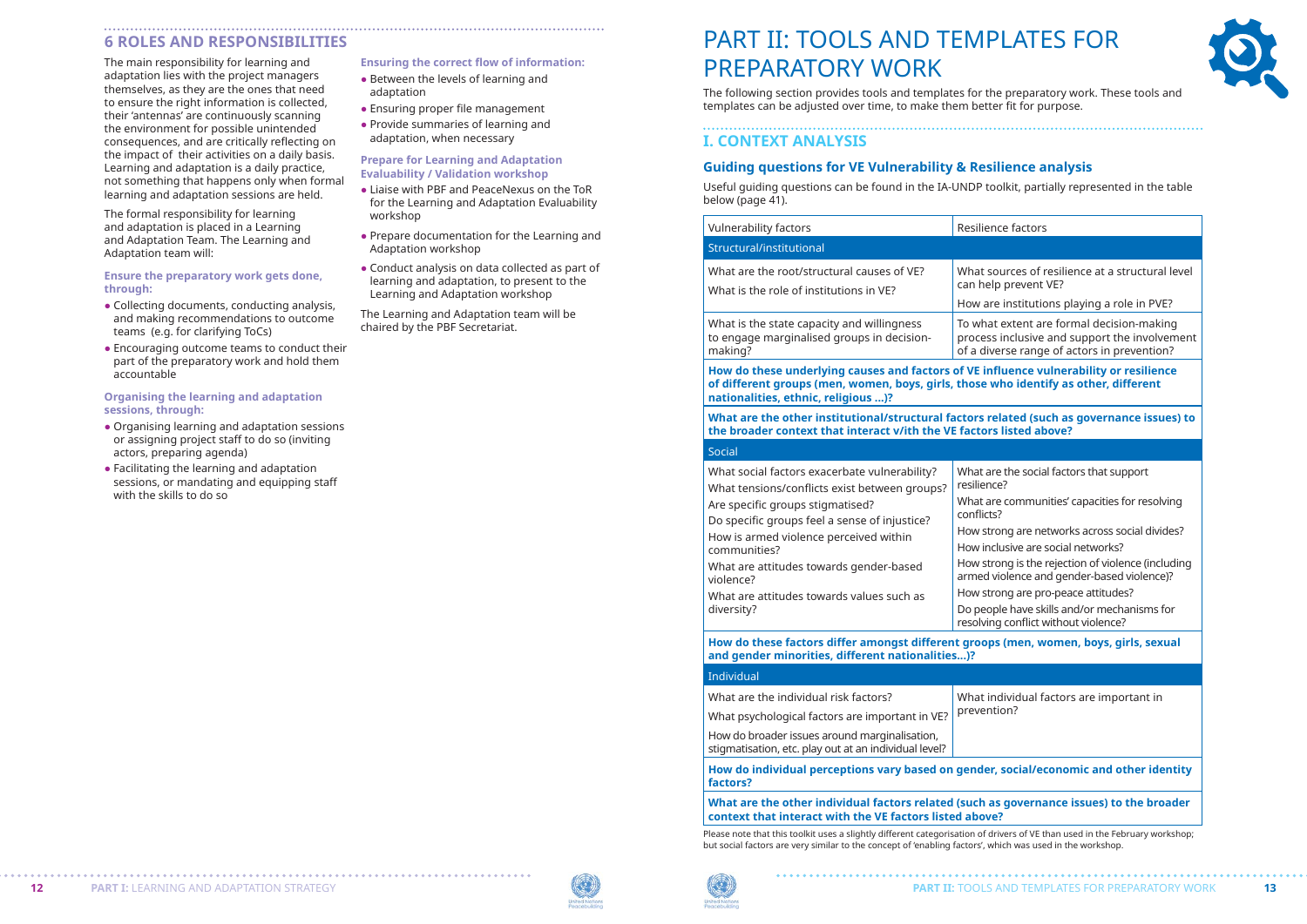#### **Main drivers of VE identified during February Workshop**

The table below shows the main drivers of VE that were identified during the February workshop. The relative importance of each of these will need to be determined during the localized context analysis, as this may differ greatly per locality.

#### Structural motivators

- **●** Role of global and regional politics (sense of Western hypocrisy and meddling)
- **●** Horizontal inequalities, political exclusion & mistreatment of minorities (notably Uzbeks)
- **●** Unemployment and limited opportunities for upward mobility
- **●** Injustice & corruption
- **●** Rejection / dissatisfaction with the socio-economic and political system
- **●** Weak state capacity to provide basic services
- **●** Lack of a common national identity
- **●** Mistrust between secular and religious groups
- **●** Fragmentation of religious community and weakness of traditional clergy
- **●** Other human rights violations

#### Enabling factors

- **●** Adventure
- **●** Belonging & acceptance
- **●** Status
- **●** Material enticements
- **●** Social networks with VE associations, locally or abroad
- **●** Unrealised potential
- **●** Individual grievances

#### Individual incentives

- **●** The presence of radical mentors & promoters
- **●** Social networks with links to VE
- **●** Access to radical online communities
- **●** Radicalization in prison and weak social reintegration of VE offenders
- **●** Links to other criminal or extremist groups
- **●** Lack of critical thinking & open discourse
- **●** Ignorance and lack of religious knowledge
- **●** Access to weaponry or other relevant items

## **II. RISK MONITORING AND RISK MITIGATION**

There will be gendered differences in the risks and risk mitigation strategies, which will be taken on board.

#### **Main risks identified during February Workshop**

#### Legitimizing a certain political agenda

- **●** International and national security-type approaches ->making PVE harder
- **●** Risk of unwillingly supporting the government's strong agenda of secularization
- **●** Over-reliance on data provided by government / security services > risk of buying into their frame
- **●** The extent of the threat of violent extremism in Kyrgyzstan is debated and may well be exaggerated for the certain political agenda
- **●** There is a lack of understanding of the distinction between religiosity, radicalisation, extremism and violent extremism.
- **●** Other forms of extremism (e.g. extreme nationalist groups) are not receiving attention

# **Strategic risks** Over-labelling and stigmatization

#### Over-emphasis on violent extremism vis-à-vis other peacebuilding issues

- **●** Over emphasis by government and donors on VE versus other conflict issues and peacebuilding opportunities
- **●** Focus on VE stifles public debate on issues of peacebuilding importance
- **●** Risk of losing momentum, not building on past experience (sustaining peace as bridge?)
- **●** Insufficient knowledge on what makes communities resilient may lead to ineffective approaches, that may even backfire

- **●** Labelling and stigmatizing a certain group and thereby reinforcing a sense of discrimination and unfair treatment > thus further driving extremism
- **●** Implying that religion is the main drivers, therefore risk of equating religiosity with extremism
- **●** Tendency by the security services to equate radicals/extremists with all forms on nontraditional Islam

#### Unwillingly promoting certain values

- **●** PVE perceived as "Western meddling"
- **●** Program doesn't have consensus on role of religion in addressing VE **●** Unwillingly promote values we don't agree with because of our partners (e.g. sharia) **●** 'Salafi mimicking Hanafi '-> risk of legitimizing extremist preachers who pretend to be
- 
- moderate
- **●** Being pushed to take sides between different interpretations of islam, e.g. to support traditional Islamic education
- 
- **●** Stigmatizing group or individuals by labelling them as VE
- **●** Stakeholder dissatisfaction with effectiveness or focus of PVE project
- **●** Safety of local partners and beneficiaries
- 
- Exacerbating tension between and within communities<br>● Stigmatizing group or individuals by labelling them as<br>● Stakeholder dissatisfaction with effectiveness or focus<br>● Safety of local partners and beneficiaries<br>● Being **●** Being pushed to work with extremist group -> security risks **●** Bringing external practice but may not be contextual /effective here





#### **Guiding questions for identifying key risks**

#### **Strategic risks:**

- What influence may the project activities have on state policies and responses?
- What influence may PVE programming have on other peacebuilding programming?
- Can PVE programming put the UN in a difficult position regarding its neutrality?
- Can PVE programming exacerbate tensions between communities?
- Can PVE programming unwillingly promote certain values?
- How may PVE programming be perceived by different communities?
- What can the effects of PVE programming be on gender relations?

#### **Operational risks:**

- - How will different stakeholders perceive the programme?
- What resources does your project introduce? How might these affect relationships?
- Does the project touch on pre-existing power dynamics or introduce new ones? What might be the intended and unintended consequences of this?
- What security risks are involved for all stakeholders (project staff, implementing partners, other stakeholders, beneficiaries?)
- How may the influence of the project be different for different social groups? (especially youth and gender)
- How UN Agencies are coordinating their work between themselves and with other development partners to avoid duplication? What are the risks that emerge as a result of lack of this coordination?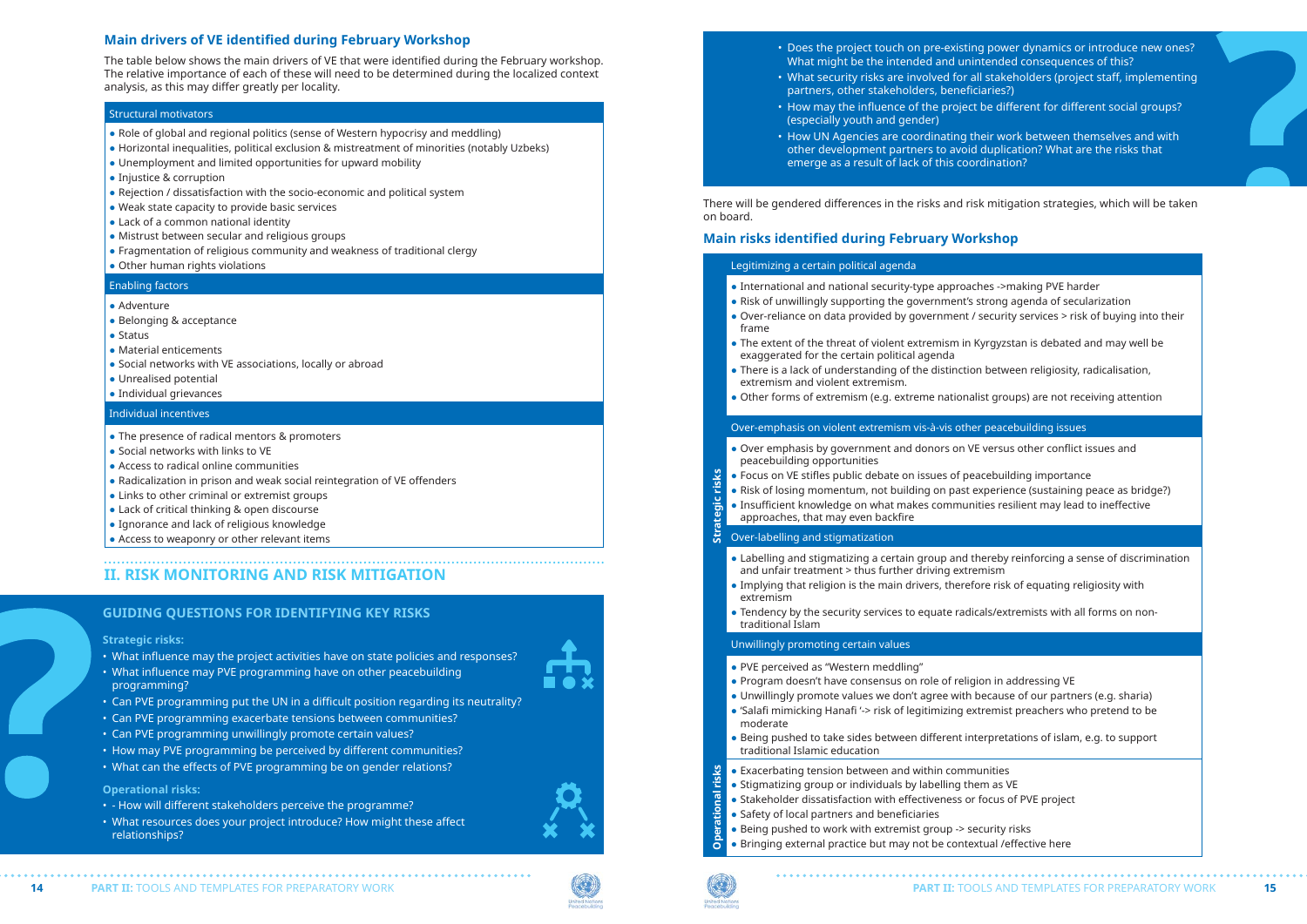|                                                                          |                                        |  |  |  |                                             | Ways to collect this information (formal, informal) |        |                |                    |                |    |                    |
|--------------------------------------------------------------------------|----------------------------------------|--|--|--|---------------------------------------------|-----------------------------------------------------|--------|----------------|--------------------|----------------|----|--------------------|
| Template for Risk Mitigation Strategies - for entire PPP and per Project | Risk mitigation strategies             |  |  |  | Monitoring - for entire PPP and per Project | ion / data needed for monitoring risk               |        |                |                    |                |    |                    |
|                                                                          | Main risks for unintended consequences |  |  |  | Risk<br>for<br><b>Template</b>              | Informati<br>consequences                           |        |                |                    |                |    |                    |
|                                                                          | .                                      |  |  |  |                                             | Main risks for unintended                           | $\div$ | $\overline{N}$ | $\dot{\mathsf{c}}$ | $\overline{4}$ | ம் | Ġ.<br>, <b>.</b> . |

| Ways to collect this information (formal, informal) |  |                          |    |
|-----------------------------------------------------|--|--------------------------|----|
| Information / data needed for monitoring risk       |  |                          |    |
| Main risks for unintended consequences              |  | $\overline{\mathcal{N}}$ | ന് |

| 4. | <u>ທ່</u> | $\dot{\circ}$ |
|----|-----------|---------------|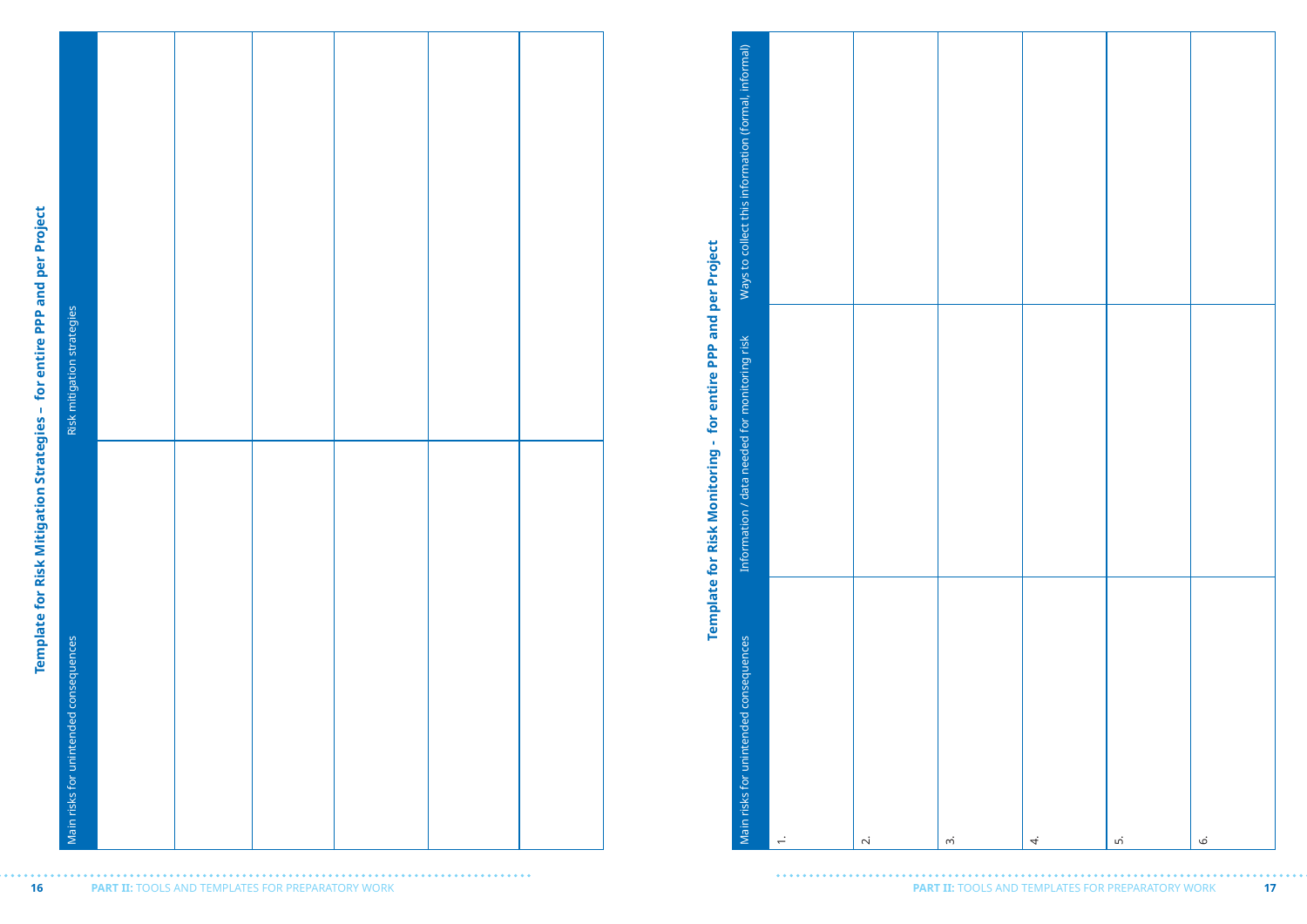### **III. CLARIFYING TOCs**

#### **Tentative formulations of outcome and project-level ToCs**

Please note that the Alliance for Peacebuilding report 'Assessing the evidence for key theories of change' has collected evidence on a number of often-used Theories of Change, which can be helpful to use as a resource. The UNDP-IA toolkit has a good checklist for the quality of the ToC at page 58, which can also be helpful.

**Outcome 1: Justice and security sector institutions, national and local authorities, civil society apply socially inclusive approaches and participatory decision-making in order to prevent violent extremism.** 

#### **Current Outcome-level ToC:**

IF state institutions, justice and security agencies are equipped with inclusive methodologies and expertise on PVE and if they are able to effectively implement participatory decision-making and legislative reforms in line with Human Rights and Rule of Law norms with the support of civil society representatives, THEN they will be able to engage in a more positive engagement with citizens leading to the reduction of potential drivers to violent extremism.

#### **Suggested Output-level ToCs:**

- **1)** IF state authorities have expertise and capacity to design and implement socially inclusive, gender sensitive, human rights compliant policies and legislation applying participatory approaches reflecting the specific needs of women, men, girls and boys, THEN they will design and put into practice more inclusive and human-rights based policies that have the potential to reduce the drivers of VE.
- **2)** IF law enforcement, judiciary have expertise and capacity to engage with stakeholders, including human rights organizations, experts and communities and learn about international human rights standards, THEN they will engage in a positive manner with citizens, in line with international human rights standards.
- **3)** IF civil society actors with a special focus to youth and women are capacitated to actively engage in the field of prevention of violent extremism with duty bearers, THEN the duty bearers will take these perspectives into consideration and adapt their policies and practice accordingly

#### **Note**

- **●** It could perhaps be more clear in the ToC if the desired result is improved policies and practice, or also an increase in confidence in the state by citizens.
- **●** The output-level ToCs could be more specific in relation to which state authorities and which policies they are referring to (e.g. are we talking about PVE policies? Or about a broader set of policies that can be considered PVE-relevant?
- **●** Please note that there are some strong assumptions underpinning these ToCs, which relate to the actual commitment and will of these authorities to engage positively with citizens and / or in line with international human rights standards. Just capacity is not sufficient.

#### **Outcome 2: Penitentiary and probation officers, as well as police and forensic experts effectively prevent and address radicalization to violence by ensuring adequate safeguards in compliance with national and international standards**

#### **Current Outcome-level ToC:**

IF sound forensic expertise is used to adjudicate terrorism and extremism related crimes, IF adequate measures for the prevention of radicalization to violence are applied in prisons and probation settings, violent extremist offenders are adequately assessed, confined and/or supervised according to the risks they present, AND IF disengagement and social reintegration services are provided, THEN the forensic service, the prison and probation system, as well as the police and community services can effectively contribute to the prevention of radicalization to violence in Kyrgyzstan

#### **Suggested Output-level ToCs:**

- **1)** IF penitentiary staff enhance their expertise on addressing violent extremism in prisons by developing methodologies for the prevention of radicalization to violence in prisons as well as on disengagement interventions for violent extremist offenders, THEN adequate mechanisms for the prevention of radicalization to violence and disengagement interventions for violent extremist offenders will be developed and applied in prisons, which will prevent (further) radicalization in prison and reduce recidivism
- **2)** IF probation staff and police officers effectively facilitate the social reintegration of violent extremist offenders into the community and promote community partnerships to prevent violent extremism, THEN violent extremist offenders will be socially integrated into their communities and less attracted to violent extremism
- **3)** IF forensic experts provide high-quality expertise in terrorism and extremism related cases, THEN the adjudication of terrorism and extremism related crimes will be based on sound forensic evidence

#### **Note:**

**●** For the third output-level ToC it is not very clear what positive effect the right use of forensic evidence will lead to. To adherence to fair trial? And how will that lead to reduced VE?

#### **Outcome 3: Women and men, boys and girls in target communities take a more critical stance on ideologies instigating violence and have a better sense of belonging to their communities and participate in local development and dialogues over PVE**

#### **Current Outcome-level ToC:**

IF women and men, boys and girls in the communities have critical thinking skills AND are able to positively claim and exercise their rights through civic engagement, THEN they will become resilient to violent and manipulative ideologies, BECAUSE they will have a sense of belonging to their communities and confidence in the State.

#### **Suggested Outcome-level ToC:**

IF youth, adolescents, women and men take a more critical stance on ideologies instigating violence, have a better sense of belonging to their communities and are able to engage effectively with the authorities on ways to reduce VE, THEN they will be less inclined to support or engage in violent extremism.

#### **Suggested Output-level ToCs:**

- **1)** IF youth, adolescents, women and men in target communities gain civic competencies in schools, homes and the community AND are able to positively claim and exercise their rights through civic engagement, THEN they will take a more critical stance on ideologies instigation violence
- **2)** IF Youth and adolescents, women and men in target communities engage in collaborative measures to address local vulnerabilities leading to violent extremism; THEN they will feel empowered to and capable of addressing vulnerabilities in their communities, will have a stronger sense of belonging to their communities and confidence in local authorities, and will therefore be less inclined to support or engage in violent extremism
- **3)** IF the capacity of opinion leaders, civil society activists and religious leaders is strengthened to provide alternative and positive messages and build meaningful dialogue and exchange, THEN there will be less exposure to and willingness to believe in violent ideology by at-risk populations

#### **Note:**

**●** Especially the first two ToCs are based on the assumption that the youth can indeed see the impact of their engagement and that their voices are being heard by the local authorities and the community. If not, it may actually increase their sense of disenfranchisement.

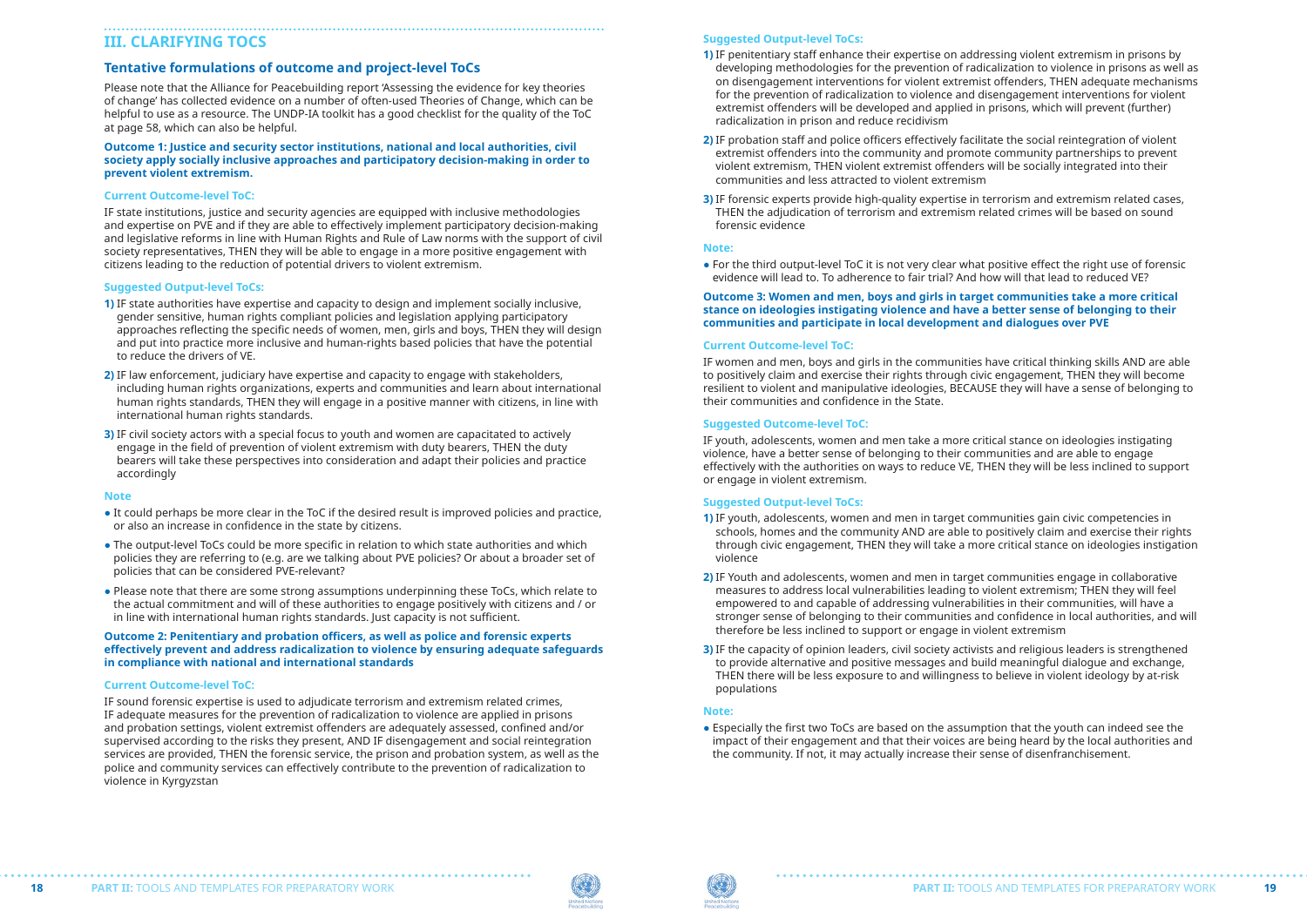## IV. UNCOVERING ASSUMPTIONS, WEAK POINTS AND RELATIVE **STRE NGTH OF TOCS**

#### **Guiding questions**

**Main assumptions:**

- 
- Will these activities always lead to the desired result? Can you imagine ways in which these activities might not lead to the desired result?
- What else may need to happen for these activities to really lead to the desired result?

- 
- How strong is the evidence underpinning this ToC?<br>• Where do we not feel very confident that we will achieve the desired result and why?
- Where do we feel that we've tried this so many times before and the desired result was not achieved?
- What are some of the largest concerns that we have with this ToC?



**Weak points in To C:** 

| Degree of confidence in validity of this ToC (0-5)<br>Degree of confidence in validity of this ToC (0-5) | concerns regarding the validity of this ToC<br>concerns regarding the validity of this ToC<br>Main | Main assumptions & weak spots (including activity   Main<br>Output-level ToC : * put here the first output -level ToC<br>Outcome -level ToC : *put here the outcome-level ToC<br>Main assumptions & weak spots<br>level assumptions) |
|----------------------------------------------------------------------------------------------------------|----------------------------------------------------------------------------------------------------|--------------------------------------------------------------------------------------------------------------------------------------------------------------------------------------------------------------------------------------|
|                                                                                                          |                                                                                                    |                                                                                                                                                                                                                                      |
|                                                                                                          |                                                                                                    |                                                                                                                                                                                                                                      |
|                                                                                                          |                                                                                                    |                                                                                                                                                                                                                                      |
|                                                                                                          |                                                                                                    |                                                                                                                                                                                                                                      |
|                                                                                                          |                                                                                                    |                                                                                                                                                                                                                                      |
|                                                                                                          |                                                                                                    |                                                                                                                                                                                                                                      |
|                                                                                                          |                                                                                                    |                                                                                                                                                                                                                                      |



. . . . . . . . . . . . . . . . . .

| Output-level ToC : * put here the second output -level ToC                          |                                         |                                                    |
|-------------------------------------------------------------------------------------|-----------------------------------------|----------------------------------------------------|
| Main assumptions & weak spots (including activity   Main conc<br>level assumptions) | erns regarding the validity of this ToC | Degree of confidence in validity of this ToC (0-5) |
|                                                                                     |                                         |                                                    |
| Output-level ToC: * put here the third output -level ToC                            |                                         |                                                    |
| Main assumptions & weak spots (including activity   Main conc<br>level assumptions) | erns regarding the validity of this ToC | Degree of confidence in validity of this ToC (0-5) |
|                                                                                     |                                         |                                                    |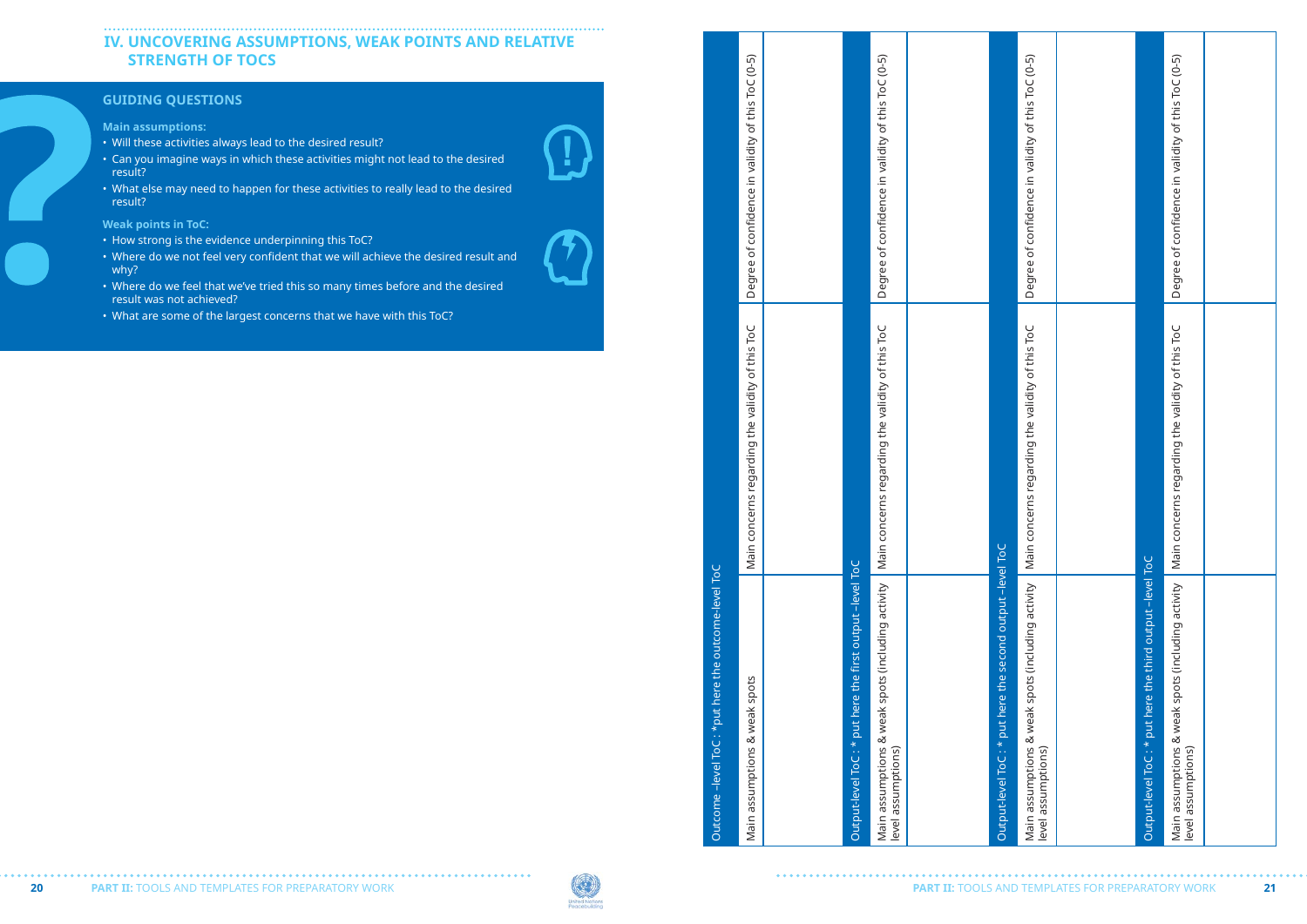

# PART III: TOOLS AND TEMPLATES FOR LEARNING AND ADAPTATION

The following section provides tools and templates for the actual learning and adaptation sessions. These tools and templates can also be adjusted over time, to make them better fit for purpose.

#### **Guiding questions for reflection, analysis and adaptation**

Below are the basic guiding questions, as presented in the Learning and Adaptation Strategy. The UNDP-IA toolkit also provides guidance questions, which can be useful to jumpstart conversation or serve as additional inspiration. Please refer to page 93 and 96 of the UNDP-IA Toolkit.

#### **Context**

#### **Identification of key changes:**

- What, if any, are important changes in the broader conflict context? How significant are these changes?
- What, if any, are important changes in the VE-specific context analysis? How significant are these changes?

#### **Analysis:**

- Potential effect of Project on Context: What (positive or negative) effects can our on-going or planned project activities have on these changes in the context?
- Potential effect of context on project: How are these changes in the context likely to affect our on-going or planned project activities?

#### **Adaptation:**

- Do we need to adjust our on-going or planned activities?
- What adaptations can we already implement ourselves? What recommendations do we need to bring to the higher level of decision-making?

#### **Risk monitoring**

#### **Key risks for negative unintended consequences:**

- What were the key risks identified?
- Have we detected any new key risks that we had not identified ex-ante?

#### **Analysis:**

- Does the information we collected provide evidence or indications for unintended consequences?
- Do we have any sense that unintended consequences are taking place, but not captured by the information collected? What, anecdotal or hard, evidence exists for this 'hunch'?

• In light of the above, are our mitigation strategies sufficient and still valid?



• Do we need to make changes to the way we implement the project?

- Do we need to adapt our mitigation strategies?
- Do we need to start collecting different information?
- 
- What adaptations can we already implement ourselves? What recommendations do we need to bring to the higher level of decision-making?

#### **Validity of ToCs**

#### **Selection of weakest ToCs:**

- What were the main ToCs identified as being weak?
- What were their main assumptions and weak points?

#### **Analysis:**

- What information have we collected in relation to these ToCs?
- To what extent does this validate or falsify our ToCs?
	- Are the assumptions still valid?

#### **Adaptation:**

- Do we need to start collecting different information?
- Do we need to make changes to the way we implement the project?
- What changes can we already implement ourselves? What recommendations do we need to bring to the higher level of decision-making?







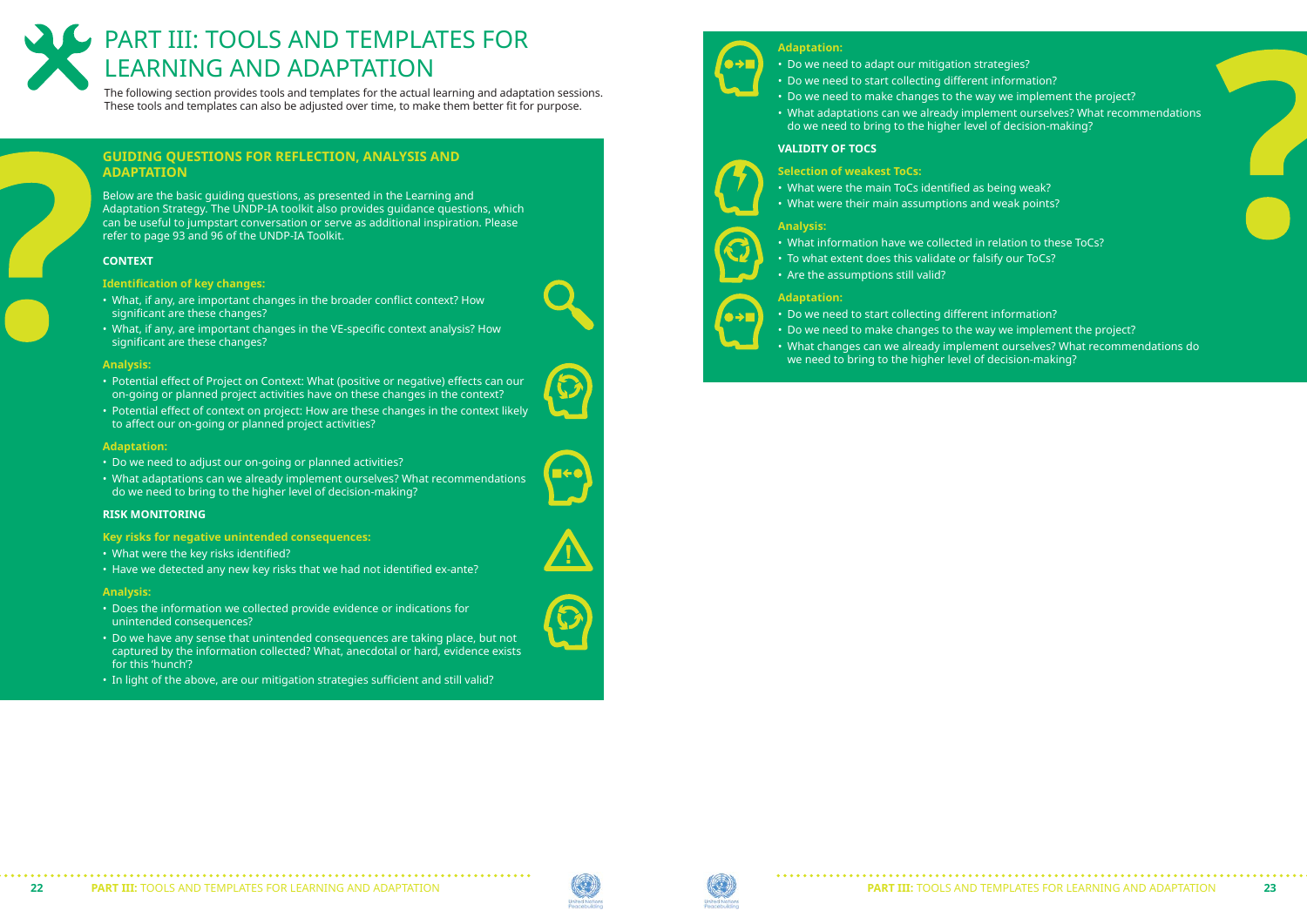| l                                  |
|------------------------------------|
|                                    |
| is singers.<br>١                   |
| ١                                  |
| $\overline{\phantom{a}}$<br>ו<br>ŗ |
| Ĩ                                  |
| ו<br>ואור הי                       |
|                                    |
| m                                  |

|        |                   |                |                |                                                                                                           |                                                   | Adaptations implemented                                                                                 |                          |                   |    |    |                                                                                                           |  |
|--------|-------------------|----------------|----------------|-----------------------------------------------------------------------------------------------------------|---------------------------------------------------|---------------------------------------------------------------------------------------------------------|--------------------------|-------------------|----|----|-----------------------------------------------------------------------------------------------------------|--|
|        |                   |                |                |                                                                                                           | ding changes in risk analysis and risk mitigation |                                                                                                         |                          |                   |    |    |                                                                                                           |  |
|        |                   |                |                | be channelled to next level                                                                               | recor                                             | Information collected(give summary   Summary of Analysis<br>here; present data as accompanying<br>docs) |                          |                   |    |    | to be channelled to next level                                                                            |  |
|        |                   |                |                | $\mathbf{S}$<br>Recommendations for further adaptation                                                    | Template for<br>$\dot{U}$                         |                                                                                                         |                          |                   |    |    | -11<br>Recommendations for further adaptations                                                            |  |
| $\div$ | $\overline{\sim}$ | $\dot{\gamma}$ | $\overline{4}$ | $\begin{array}{ccc} - & \sim & \sim & \sim & \rightarrow \\ \sim & \sim & \sim & \sim & \sim \end{array}$ |                                                   | Key risks identified                                                                                    | $\overline{\phantom{a}}$ | $\overline{\sim}$ | ന് | 4. | $\begin{array}{ccc} - & \sim & \sim & \sim & \rightarrow \\ \sim & \sim & \sim & \sim & \sim \end{array}$ |  |

|   |                | I |
|---|----------------|---|
|   |                |   |
|   |                |   |
|   |                |   |
|   |                |   |
|   |                |   |
|   |                |   |
|   |                |   |
|   |                |   |
|   | Nuc sishirur 7 |   |
|   |                |   |
|   |                |   |
|   |                |   |
|   |                |   |
|   |                |   |
|   |                |   |
|   | 3              |   |
|   |                |   |
|   |                |   |
|   |                |   |
|   |                |   |
|   |                |   |
|   |                |   |
|   |                |   |
|   |                |   |
|   |                |   |
|   |                |   |
|   |                |   |
|   | ΰ              |   |
|   |                |   |
|   |                |   |
|   | י<br>ו         |   |
|   |                |   |
|   | פטטמפ וט גופ   |   |
|   |                |   |
|   |                | j |
|   |                |   |
|   |                |   |
|   |                |   |
|   |                |   |
|   |                |   |
|   |                |   |
|   |                |   |
|   |                |   |
|   |                |   |
|   |                |   |
|   |                |   |
|   |                |   |
|   |                |   |
|   |                |   |
|   |                |   |
|   |                |   |
|   |                |   |
| I |                |   |
| l | j              |   |

| Adaptations implemented                                                                                  |                   |                |
|----------------------------------------------------------------------------------------------------------|-------------------|----------------|
| Information collected (give summary   Summary of Analysis<br>here; present data as accompanying<br>docs) |                   |                |
| Key risks identified                                                                                     | $\overline{\sim}$ | $\dot{\infty}$ |

|    | Recommendations for further adaptations - to be channelled to next level |                                           |
|----|--------------------------------------------------------------------------|-------------------------------------------|
|    |                                                                          |                                           |
|    |                                                                          |                                           |
|    |                                                                          |                                           |
|    |                                                                          |                                           |
|    |                                                                          |                                           |
|    |                                                                          |                                           |
| 4. |                                                                          | $\dot{\sim}$<br>$\dot{\gamma}$<br>4.<br>ᡪ |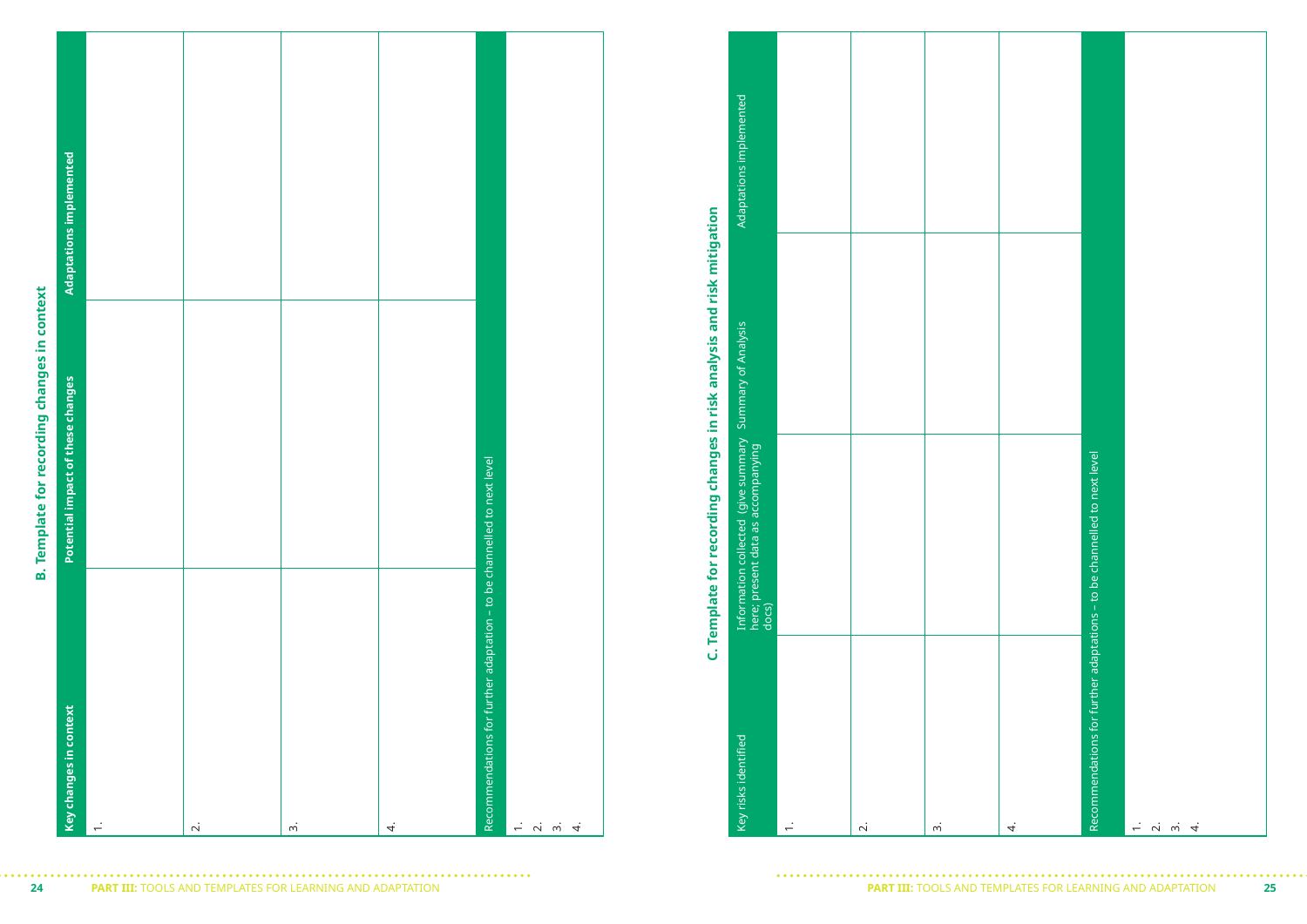|                                           | Adaptations implemented                                                                               |        |                   |                    |    |                                                                          |                                                            |
|-------------------------------------------|-------------------------------------------------------------------------------------------------------|--------|-------------------|--------------------|----|--------------------------------------------------------------------------|------------------------------------------------------------|
| D. Template for recording Validity of ToC | Analysis                                                                                              |        |                   |                    |    |                                                                          |                                                            |
|                                           | present data as<br>tion collected<br>Summary of informal<br>(give summary here;<br>accompanying docs) |        |                   |                    |    |                                                                          |                                                            |
|                                           | Weakest ToC identified (describe ToC<br>and its main weaknesses)                                      | $\div$ | $\overline{\sim}$ | $\dot{\mathsf{c}}$ | 4. | Recommendations for further adaptations - to be channelled to next level | $\div$<br>$\overline{4}$<br>$\overline{\sim}$<br>$\dot{m}$ |